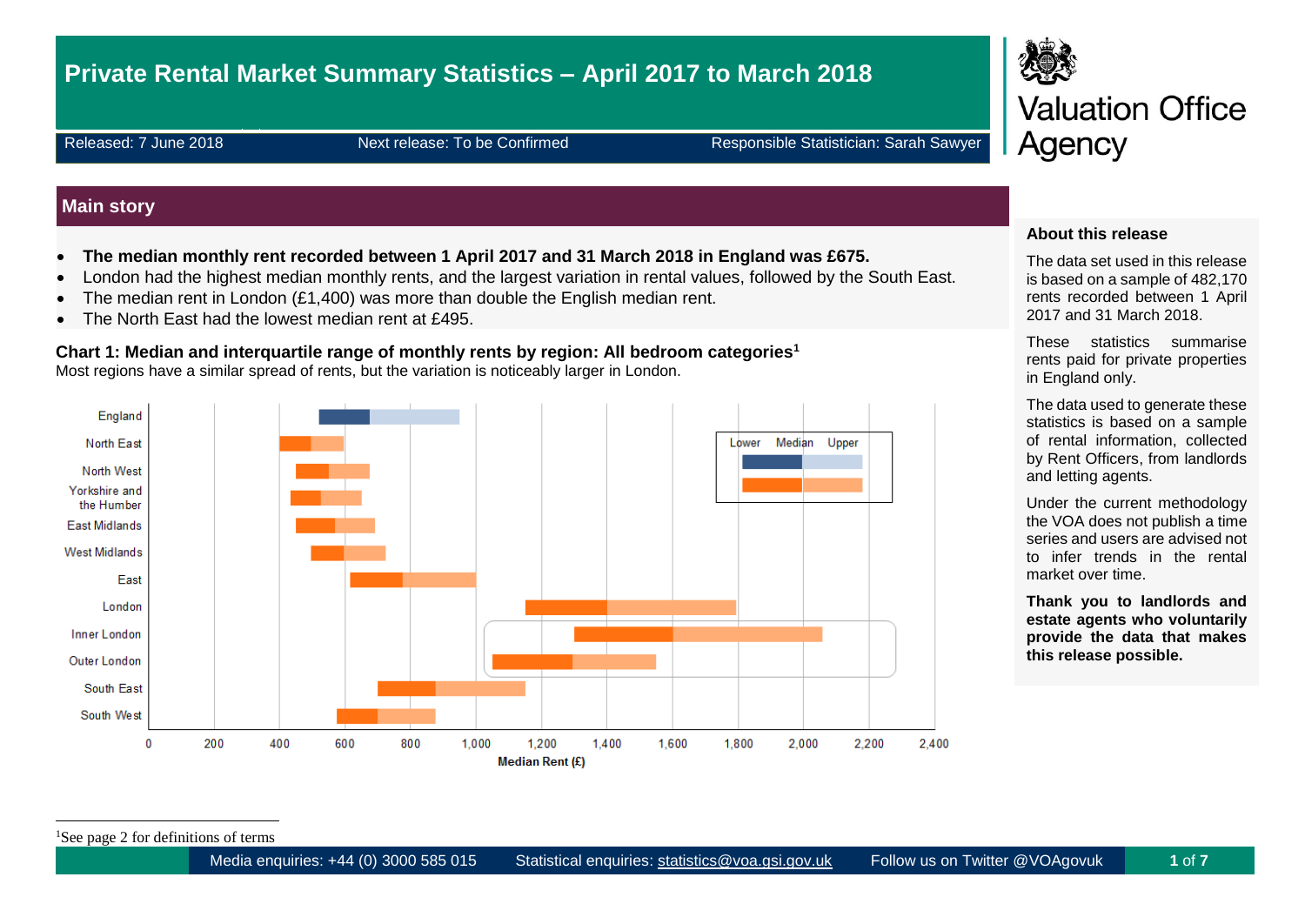## **England analysis**

- Properties with more bedrooms had higher median rents, with the highest rents seen in properties with four or more bedrooms.
- There is a large difference in median rents between studios and rooms; this may be driven by high volumes of data in the sample of studios for which are located in London and the South East (representing over half of the sample size).
- Rent for rooms in the sample has a much smaller interquartile range than other bedroom categories. There was around a £100 difference between the lower and upper quartile compared with around £480 for studios, one, two, and three bedroom properties, and £950 for those with four or more bedrooms.

#### **Chart 2: Median and interquartile range of monthly rents by bedroom category**



#### **Definitions**

**Median** – when a series of numbers are arranged by size the median represents the middle value.

**Lower quartile** – when a series of values are arranged by size the lower quartile (or 25th percentile) is the value that splits the lowest 25% of the data from the highest 75%.

**Upper quartile** - when a series of values are arranged by size the upper quartile (or 75th percentile) is the value that splits the highest 25% of the data from the lowest 75%.

**Interquartile range** – difference between lower quartile and upper quartile, representing the middle 50% of monthly rent values.

**Region** – a geographical unit formerly referred to as Government Office Region (GOR). From 1 April 2011 the term GOR was dropped in favour of region.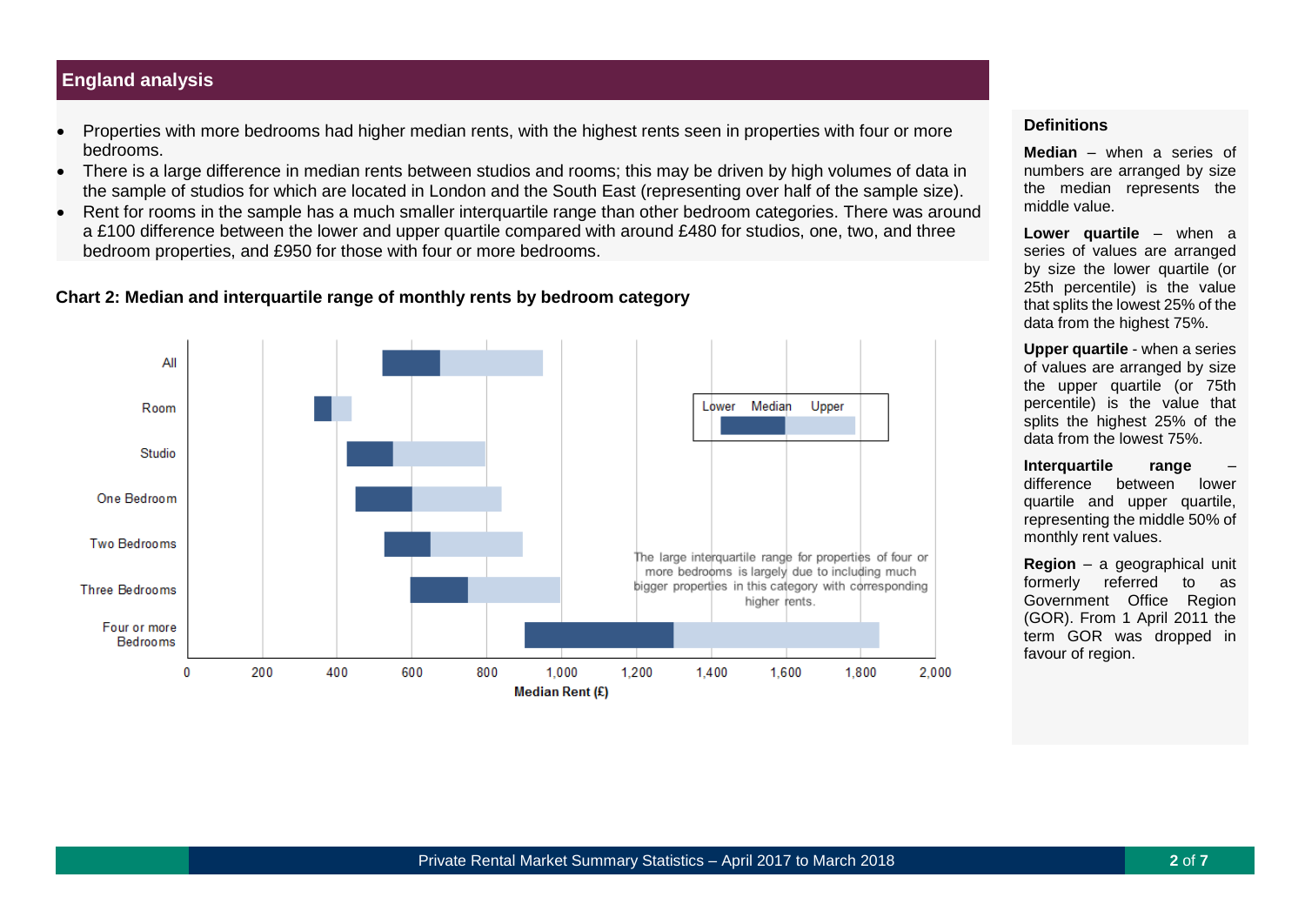## **Regional analysis**

- Rents in the southern regions of England and the East tended to be higher than rents in the Midlands and northern regions.
- London rents were highest across all categories and had the greatest range of values. The interquartile range of London's rents was £645, with an interquartile range of £758 in Inner London.
- Rents in the North East had the smallest interquartile range (£195), less than a third of London's.

### **Chart 3: Median monthly rents by region and bedroom category: All regions in England**

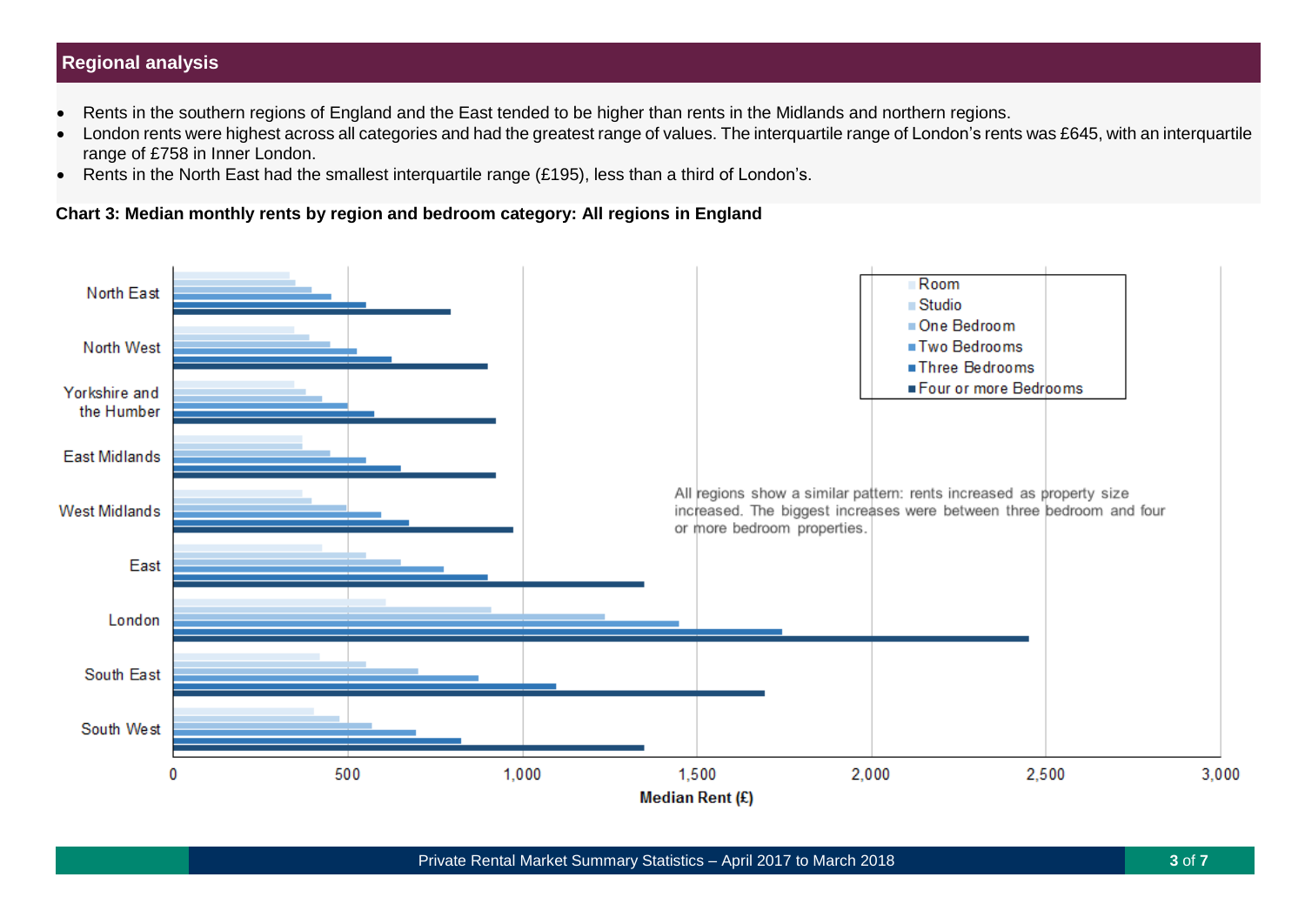There was a varied distribution in the prices that tenants paid for private housing across regions. There was a difference of almost £1,900 in median rents between the most and least expensive local or unitary authorities. This section focusses on London, where the highest rents and largest variations were recorded, and the North East with the lowest regional rents.

The administrative areas tables (Table 2.1 – 2.7) provide figures for regions, which have been further split into Billing Authority areas; in England. Shires, metropolitan districts, the Council of the Isles of Scilly, unitary authorities, London boroughs and the City of London are billing authorities.). Users should note that samples at borough/district level, even for the 'all' category can be small, therefore, the average monthly rents may be less reliable due to the sample size (See [Data quality](#page-5-0) section).

#### **London:**

All

Room

**Studio** 

One Bedroom

Two Bedrooms

**Three Bedrooms** 

Four or more

Bedrooms

 $\bf{0}$ 

500

1.000

- The median rent was £1,400, with an interquartile range of £645 (£1,150 to £1,795).
- Rents were generally highest in Inner London, where the median rent was £1,600:
	- o The highest median rent in London, and in England, was in Westminster (£2,265).
	- $\circ$  The lowest median rent was in Lewisham (£1,300).
- The median rent in Outer London was £1,295:
	- $\circ$  The highest median rent was in Richmond upon Thames (£1,525).

Lower Median

**Unner** 

3,000

**Chart 4a: Median and interquartile range of monthly rents in London by bedroom category**

Median Rent (£)

2.000

2.500

1.500

 $\circ$  The lowest median rent was in Bexley (£1,023).



- The median rent was £495, with an interquartile range of £195 (£400 to £595).
- The highest median rent was in Newcastle upon Tyne (£595),
- $\bullet$  The lowest median rent in the North East was in Hartlepool UA (£433). For comparison, the lowest median rent in England was £399 in Kingston upon Hull (Yorkshire and the Humber)



**Chart 4b: Median and interquartile range of monthly rents in the North East by bedroom category**

*Note that the above charts have not been plotted on the same scale.*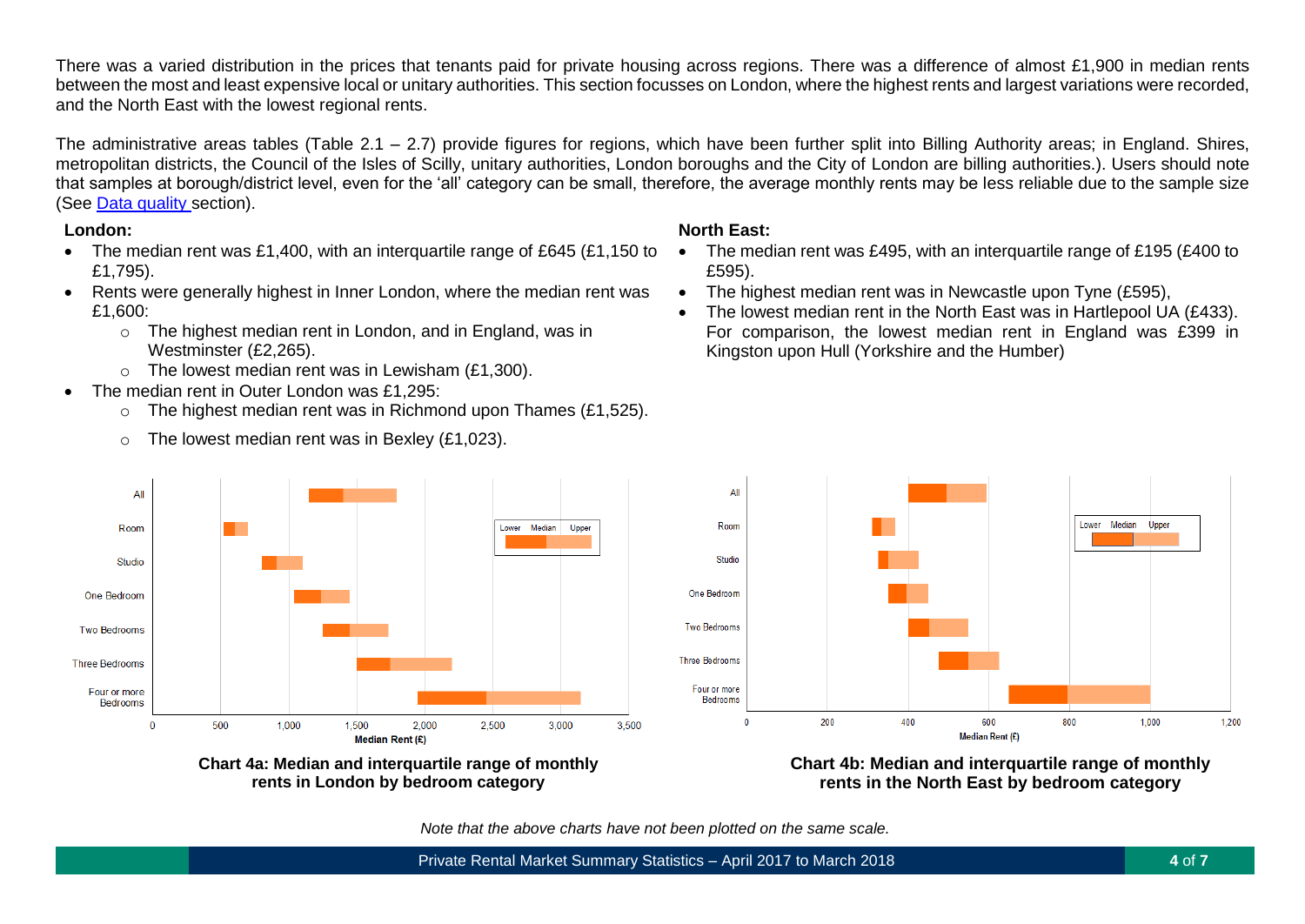#### **Background notes**

This release is for information only and should not be confused with Local Housing Allowance (LHA) rates published on [DirectGov.](https://lha-direct.voa.gov.uk/search.aspx) All data are captured during the course of Rent Officers' statutory responsibilities to administer functions related to Housing Benefit (LHA and Local Reference Rents (LRR) schemes) and Universal Credit on behalf of the Department for Work and Pensions.

Unlike the LHA rates, this release reports on the total monthly rent paid (ignoring any adjustment for services not eligible for housing benefit) and in most cases the Broad Rental Market Area (BRMA) does not match the geography of the local authority area.

Landlords and letting agents provide Rent Officers with data about the properties they let on the open market. This information is captured electronically in the lettings information database. Checks are carried out at the point of entry to ensure that any Housing Benefit funded tenancies are excluded from this database.

The Census 2011 sets the benchmark for all data collection activities and Rent Officers endeavour to collect a proportionate spread of data by property type and geographic spread.

## **Methodology**

Private rental data entered into the lettings information database were extracted for the 12 months to the end of March 2018. Only cases where there was sufficient evidence of a transaction taking place were included in the sample. A small proportion of data that was unconfirmed or had limited evidence was not included.

The data are broken down by administrative area and by bedroom/room category and statistics are calculated on the total monthly rents (which may include some service charges such as fuel and water). For Local Housing Allowance purposes, service charges are not included as they are ineligible for the calculation of housing benefit. Definitions of the bedroom/room categories used are:

- Room non self-contained single room with shared facilities. Includes bedsits, single rooms in a house or flat shared with other tenants, and single rooms rented from a resident landlord.
- Studio self-contained single roomed property with own kitchen and bath/shower/WC facilities.
- One to Four or more bedrooms self-contained properties with one to four or more bedrooms, including houses, bungalows, flats and maisonettes.

#### **Definitions**

**Local Housing Allowance (LHA)** – is used to work out Housing Benefit for tenants who rent privately.

**Local Reference Rents (LRR)** –the mid-point between what in the Rent Officer's opinion are the highest and lowest nonexceptional rents in a given Broad Rental Market Area.

**Rent Officer** – a statutory officer responsible for ensuring that the lettings information collected is representative of the full range of market rents for similar properties on which a rent determination is made and to record the information that they have used on the lettings information database.

**Broad Rental Market Area (BRMA)** – a BRMA for Local Housing Allowance purposes is an area within which a person (or in the context of Local Reference Rents, a tenant of the dwelling) could reasonably be expected to live having regard to facilities and services, taking account of the distance of travel to and from those facilities and services.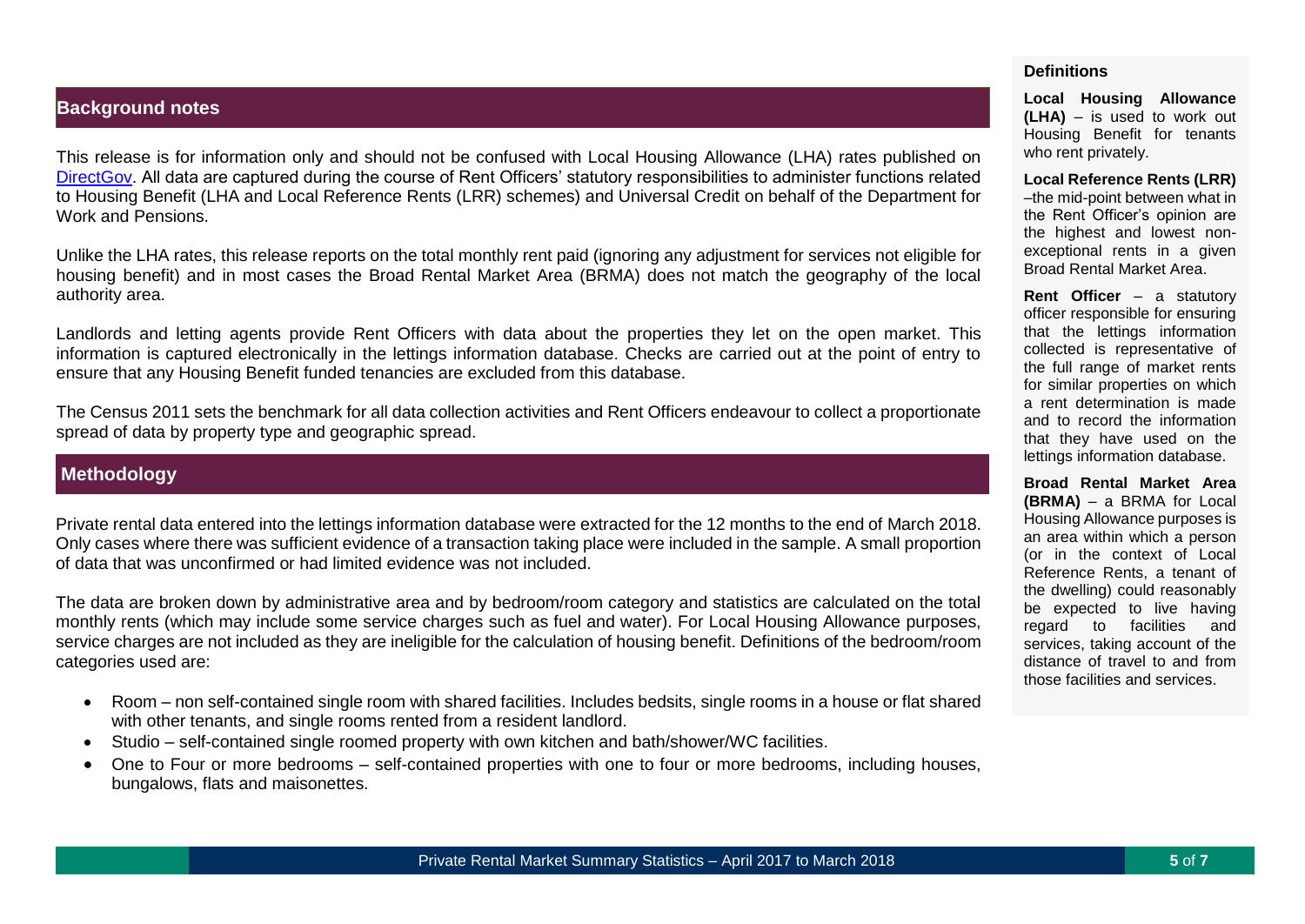## <span id="page-5-0"></span>**Data quality**

The statistics presented in this release represent the data collected by Rent Officers as recorded in VOA administrative systems. The sample size varies across releases as well as among regions within a release. As the data set used has not been drawn from a statistically designed sample, the statistics in this release should be considered as indicative only of the private rental market. In this release, the largest regional samples are nearly three times the size of the smallest sample, the North East.

It should be noted that while Census 2011 provides a benchmark for the population of privately rented properties (see background notes), the sample of properties is not randomly selected. Results are not adjusted to produce statistics which are representative of the private rental property market in England. Housing Benefit claimants are excluded, so not all privately rented properties are represented in this sample.

**Chart 5: Regional variation in the sample size: All bedroom categories**



In order to avoid disclosure of personal information, we have suppressed statistics derived from samples containing fewer than five records. We have removed around 230 cases (0.05 per cent) from the data set as there was insufficient information to assign them to a suitable bedroom/room categories. All rental values have been rounded to the nearest pound.